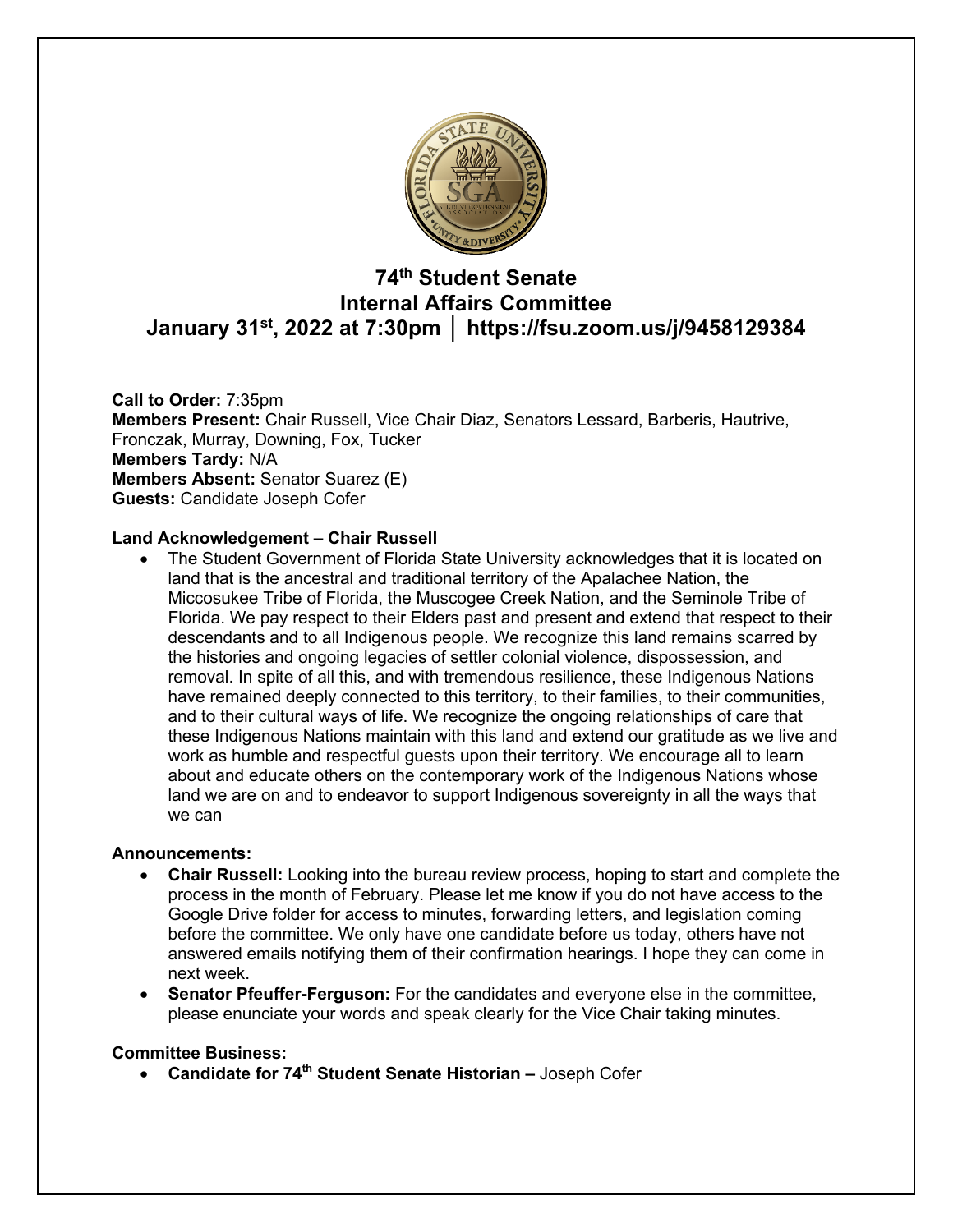• **Resolution 6 –** Sponsored by Senator Drackley: To increase transparency to the student body, specifically those applying for positions within SGA

#### **New Business:**

- **Candidate for Confirmation:** Joseph Cofer 74<sup>th</sup> Student Senate Historian
	- Opening Statement:
		- I am a freshman involved in Amnesty International, the Presidential Scholars executive board, and in Arrow. I am currently majoring in International Affairs. I am running for Senate Historian because I want to learn from all of you and I think Senate provides a great opportunity to learn from each of the senators and what they do inside and outside of SGA. I know this is a job that is much needed to be filled, and I have been a historian before, and I think I can certainly fulfill the job.
	- Technical Non-Debatable Questions:
		- Senator Pfeuffer-Ferguson: Are you financially certified?
			- I am not, but am currently working on it.
		- Senator Pfeuffer-Ferguson: Are you affiliated with any campus political party?
			- I am not.
		- Senator Lessard: Do you have prior experience in student government, either in high school or another capacity.
			- Yes, I was Vice President of my SGA in high school and was also historian. I was an ambassador for a little bit on the side on top of that and had lots of experience in that sense.
		- Senator Murray: Have you undergone and diversity training? Like Green Dot for example.
			- I have not. The only training I have are those provided and required for me to take as an FSU student.
	- General Round of Questioning:
		- Senator Lessard: What other experiences do you have that will make you a good historian?
			- Cofer: I had a lot of involvements in high school, and I realized that it is more about quality over quantity in college. That is why I am still trying to discover my interests. I can certainly take all of the leadership positions I had in high school and apply them here. I think that understanding that Senate is not just about what is in college or at FSU; for instance, I started a company back home and can take what I learned from that (communicating with people and learning to adapt with others and being organized). At the end of the day, that is the success of the company, and I feel that I can apply that as Senate Historian and other positions in the Senate to learn, grow, and figure out who I am as well.
		- Senator Fronczak: Is there a specific time where you encountered a problem with a fellow leader with opposing views and used empathy to connect with them?
			- Not particularly, though when I don't understand where someone is coming from, I attempt to invoke empathy into my leadership style to understand where they are coming from in terms of their experiences to come to bipartisan agreements.
		- Senator Murray: Do you have direct experience taking minutes?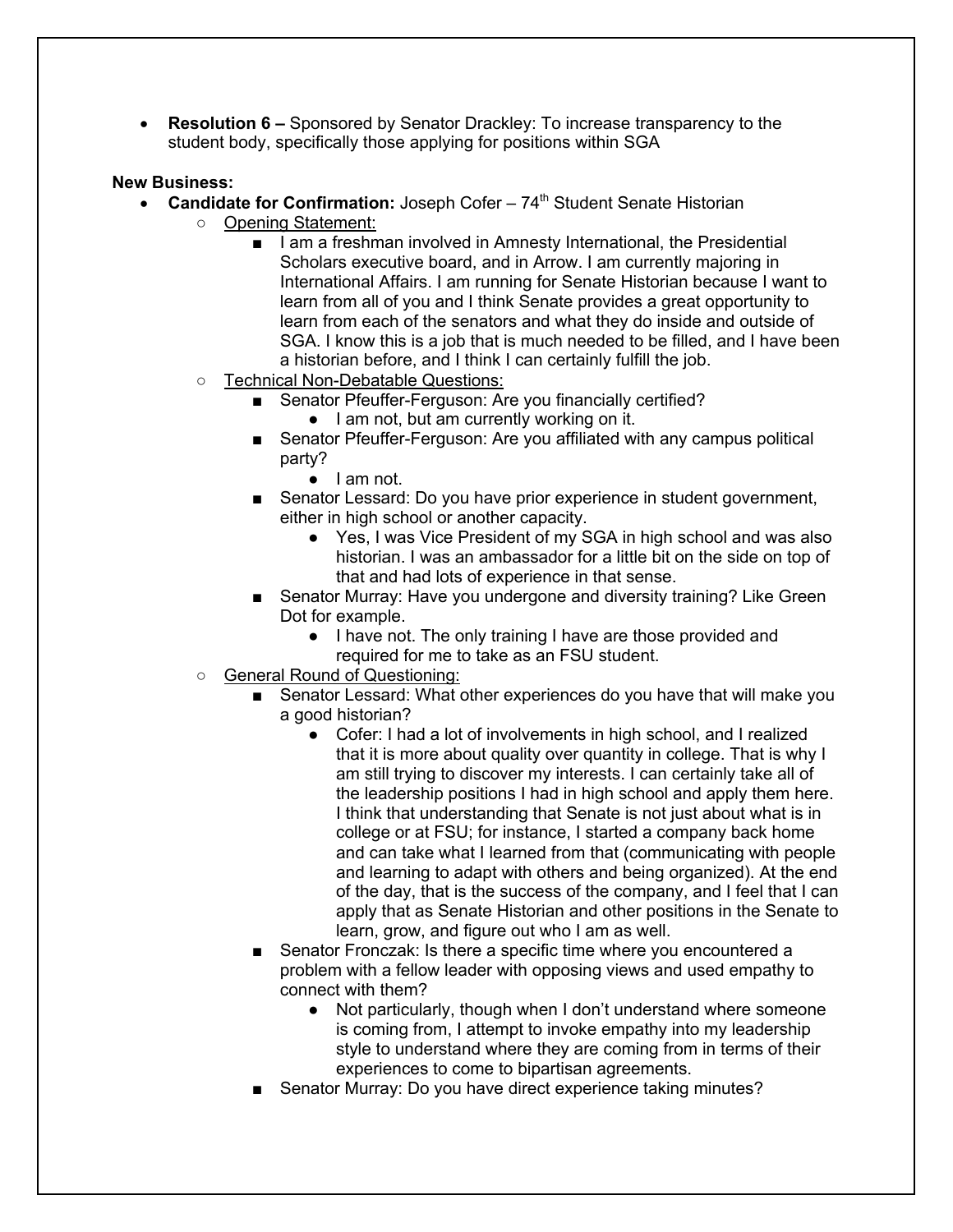- I have experience typing, and my words per minute is 61 words per minute, with 100% accuracy. It is my goal to make the minutes accurate and timely.
- Senator Pfeuffer-Ferguson: Being Senate Historian and submitting minutes is a huge time commitment. How are your current time management skills?
	- Last semester, I got super involved in a lot of things and am learning to cut down on my commitments to make the most of this job as what I did last semester was unsustainable. I am looking towards more focusing on my real passions and making time for those passions outside of the classroom and building relationships with people.
- Senator Hautrive: Can you provide specific examples of experiences you had in your high school SGA that you feel can help prepare you for this experience?
	- While I was high school SGA historian, I had the opportunity to take minutes during sometimes heated debates and exchanges that took place during an uncertain time in SGA during the era of COVID. There were many emotional, fast-paced, heated debates related to the ways in which SGA could operate during COVID, and I feel that this can be applied to the position of FSU Senate Historian.
- Senator Pfeuffer-Ferguson: Where do you see yourself growing in SGA?
	- I don't have an end goal necessarily; I am mostly here to learn along the way and will enjoy gaining experiences from everyone in SGA.
- Senator Murray: Historian is a very stressful job, how will you attempt to keep yourself sane and feel relaxed whenever you may be stressed?
	- I got in the habit of sleeping in late last semester, so I have begun making time for myself and my mental health by waking up early and going to the gym. My friends and I always seek to have a "family dinner" every night, which keeps me feeling happy and rested every day, along with taking me out of work mode.
- Senator Hautrive: Are you apart of any other organizations on campus?
	- Amnesty International, Arrow, and the Presidential Scholars Program.
- Senator Lessard: Do you hold e-board positions within those organizations?
	- I hold an e-board position for the Presidential Scholars, and am tour chair for Arrow.
- Senator Lessard: About how many hours per week do those e-board positions take up?
	- Part of my role at Presidential Scholars take me about 2 hours per week; Arrow may take up between an hour to an hour-and-a-half a week due to my role of organizing tours. Nothing substantial that could prevent me from having this role.
- **Senator Murray moves to enter roundtable discussion; Senator Tucker seconds**
	- Senator Pfeuffer-Ferguson: I work with the candidate on both of the eboards he serves on, and I speak very highly of his work and time commitment toward serving the student body. He stepped up as a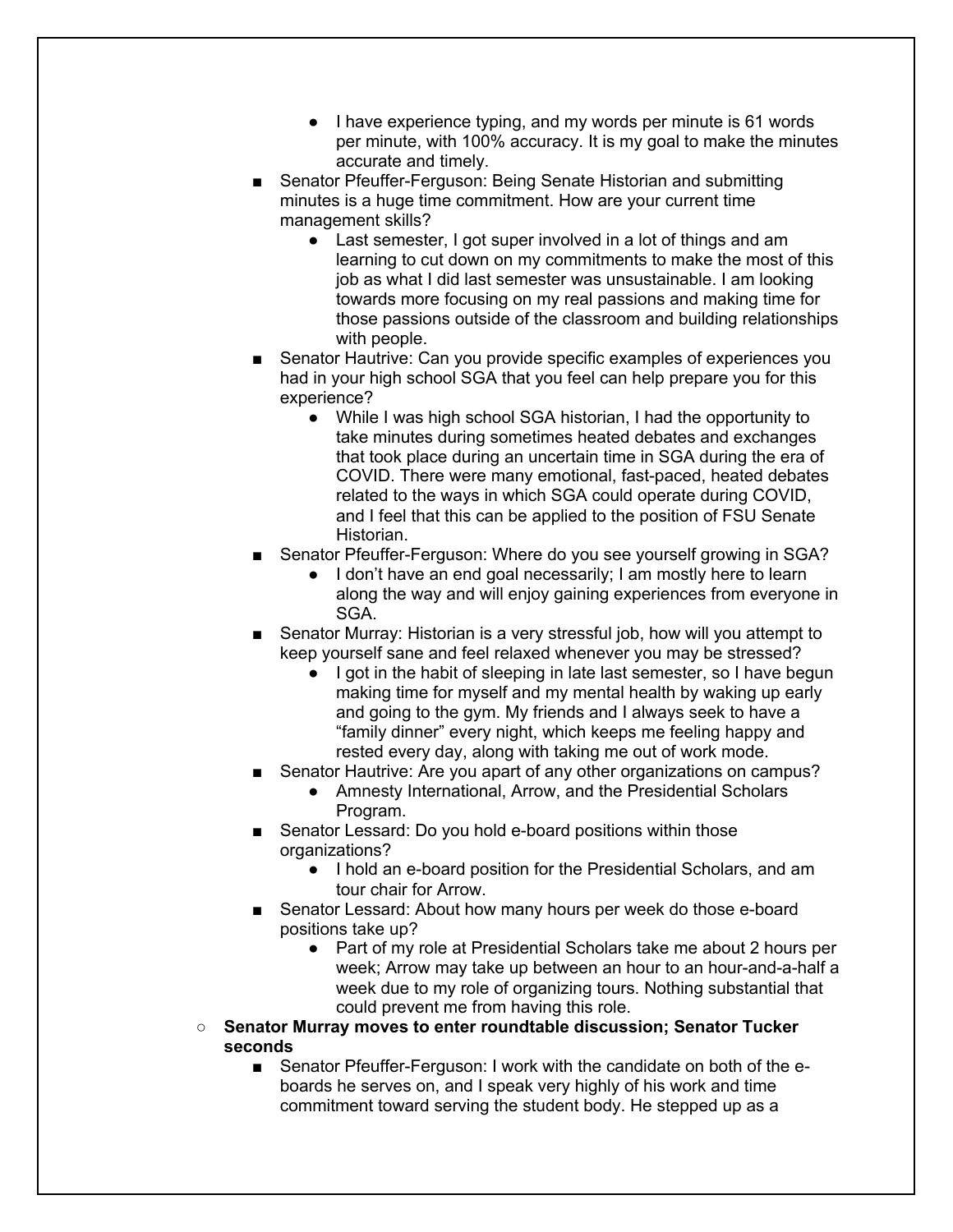freshman for this position that few people want, showing his character and willingness to serve the Senate and student body.

- Senator Lessard: I appreciated all of the answers the candidate gave, and his willingness to serve, especially as a freshman. To be so involved on campus so quickly is very commendable.
- Senator Murray: I agree with and appreciate all of the comments made by previous senators and I respect his persistence and willingness to serve in the Senate. It is very rare for a candidate's application to be so thorough and diligent.
- Senator Tucker: The candidate seems very intelligent, organized, proactive, and thoughtful. He answered questions amazingly and has my full confidence.
- Senator Fronczak: I appreciate that he focused on empathy in his application in addition to his past experiences and basics of wanting to do the job well.
- Closing Statement:
	- Thank you for this opportunity. I would love to have this honor to learn from you. My intention is not to rule over you, but to learn from each of you and I appreciate this opportunity.
- **Senator Pfeuffer-Ferguson moves to call the question; Senator Lessard seconds**
- Vote:
	- Yes: 11 Drackley, Lessard, Pfeuffer-Ferguson, Barberis, Tucker, Hautrive, Fronczak, Murray, Downing, Fox, Vice Chair Diaz
	- No: 0
	- Abstain: 0

## ● **RESULT: CANDIDATE JOSEPH COFER PASSES**

- **Resolution #6 - Sponsored by Senators Drackley (P), Tucker, Chair Russell, Vice Chair Diaz (Co)**
	- **POC –** Lessard: Should we be presenting the original filed resolution or have the sponsor present the resolution as he intends to amend it?
		- **Chair Russell:** I will screenshare the resolution Senator Drackley sent me with the amendments he intends to introduce.
	- Opening Statement:
		- Senator Drackley: This is a simple resolution to add a link to the forwarding interview questions available on the SGA website at the end of the SGA application. This is a way for applicants to see those questions, as those I have spoken to do not know where to find said questions. This is to also ensure those applying to SGA offices are more prepared and know more about the position they are applying for. Statute 307.3(c) requires that we address any changes to forms like this to the Student Body Chief of Staff, the SGA Director of Student Affairs, the Student Senate Program Assistant, and the Attorney General, which is being added via my amendment.
	- Technical Non-Debatable Questions:
		- Murray: Does this resolution have the authority to force the changes to the SGA application or is it purely a recommendation?
			- Senator Drackley: While we cannot force these changes to be made, I would assume that the support expressed by the Student